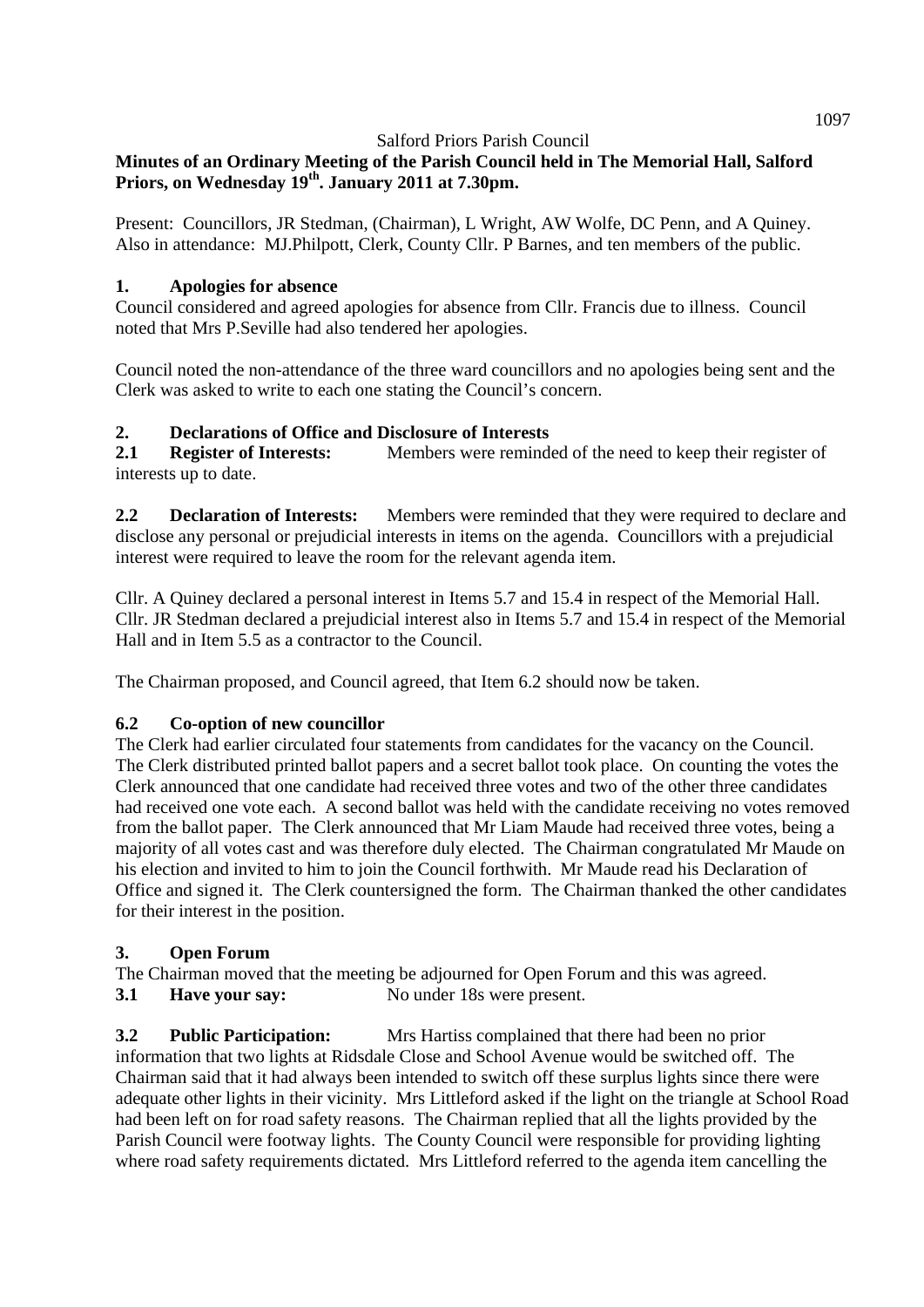EON lighting maintenance contract and considered this was premature in view of the ongoing assessment of the lighting in the parish. The Chairman said that maintenance would be carried out by PD Long in future and this would provide a saving to the Council and a better service. Mrs Hartiss said that the wire mesh on the bridge at Alamo approaching the A46 was missing and this presented a risk to small children walking past. The Clerk was asked to contact the Highways Agency to carry out remedial work.

**3.3 Ward Members' Reports** Cllr. Barnes congratulated Dunnington School on being top in the Warwickshire league tables. He referred to problems in Bidford with gritting and buses. Cllr. Barnes said that a charge might be imposed for collecting green waste; he said that the company concerned was raising its prices. Finally, Cllr. Barnes said that a new planning bill going through Parliament would give parish councils more powers. The Chairman referred to the letter sent by the Clerk regarding gritting of School Road and said the Council still intended to pursue this issue. He asked for Cllr. Barnes' support to get the grit bins refilled. Cllr. Wolfe said that the Vehicle Activated Sign in Evesham Road was still awaited and the 40mph sign approaching Abbots Salford was still out of action because wires had been cut. Cllr. Barnes said that the funding was still in place for the sign which would be provided before  $5<sup>th</sup>$ . April.

As the Chairman had declared an interest in Item 15.4 he said he wished to point out in Open Forum that the proposed increase in the Memorial Hall regular user charge was only two pounds per meeting.

The Chairman moved the closure of the adjournment at 7.56pm and this was agreed.

## **4. Minutes**

The Minutes of the Ordinary Meeting of the Parish Council held on Wednesday 5<sup>th</sup>. January 2011 at 7.30pm. at The Memorial Hall, Salford Priors, were approved and signed by the Chairman.

## **5. Clerk's report**

## **5.1 Grit bins**

The Clerk said that an order in the sum of £90 had been placed with Mick Hackling to break up lumps in the grit bins. The work had been completed. He said he was still in discussion with Orbit regarding a bin in Priors Grange.

#### **5.2 White lines at Dunnington and Weethley**

The Clerk reported that WCC had been asked to re-paint these lines. David Elliston had responded that he has proposed to include the whole length of the B4088 from the boundary to the Dunnington Crossroads for this year's surface dressing works. Some of the pre-dressing patching works have already been carried out. When this work is done all of the give-ways and junction markings will be renewed. He says he will keep an eye on these markings and if they require urgent attention before then will get them repainted. The Clerk was asked to take some photos and chase WCC again since Council considered these were dangerous situations.

## **5.3 WCC Flood register**

The new Flood Risk Manager at WCC has been informed regarding the two main flood risk areas in the parish at the bottom of School Road and at Iron Cross. Work has been carried out at both these locations since 2007 and consequently they have been recorded as sites to observe rather than being placed on the list for further remediation and flood avoidance measures.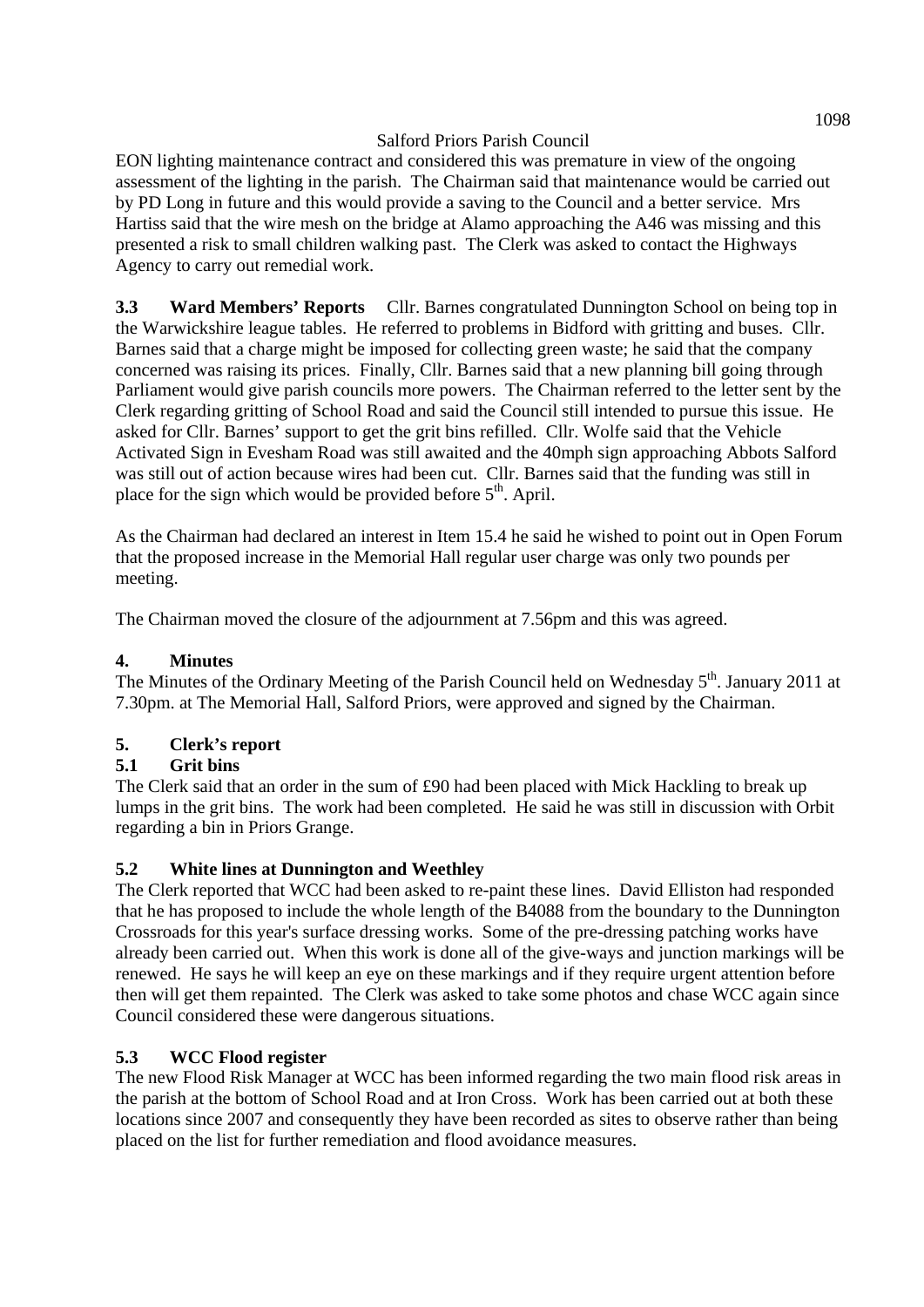## **5.4 Parking at Dunnington School**

Cllr. Wright and Mr Beamish agreed to try and obtain some more evidence prior to chasing WCC again.

## **5.5 Light at Shady Nook**

This item was postponed to the end of the meeting.

# **5.6 Playing Field lighting**

Peter Long has had to order a new part for the solar light near TOPs. However, it has been reported to the Clerk that the light is now working. Users of TOPs were asked to report regarding the light's functionality.

## **5.7 Meeting with Memorial Hall representatives**

This item was postponed to the end of the meeting.

## **5.8 Light at entrance to Sandfields Packing Station**

A reply from Sandfields is still awaited.

## **5.9 Switch off of two lights**

The two lights at School Avenue and at Ridsdale Close which are listed on the originally agreed switch off schedule were switched off by PD Long on Monday  $10<sup>th</sup>$ . January.

In response to a query from the Chairman the Clerk said that Central Networks had not been able to provide estimated costs for laying cables underground and had suggested that local civil engineering contractors were approached for the information. The Clerk agreed to pursue this suggestion.

## **5.10 TOPs electricity bill**

The Clerk reported that he had contacted U-Switch Business and they had been very helpful. The lowest quote on the day he phoned was 7.017p/day standing charge and 9.54p/kWh from U Switch Business (from EON). The current rate is 24.427p/day and 17.06p/kWh. from npower who have now offered an alternative of 33.709p/day and 14.64p/kWh. for cheque payments. U-Switch Business told the Clerk that all their offers are based on Direct Debit payments. WALC have indicated that the Council could enter into a direct debit arrangement with a utility company. The Chairman proposed, and it was agreed, that this item should be referred to a meeting of the F&GP Group. It was also agreed that Mrs M Myers and a representative from the TOPs Management Committee should be invited to attend. The Clerk was also asked to take up the issue of estimated bills with npower.

## **5.11 Christmas postal service**

A letter has been sent to the Royal Mail regarding the problems with the post over the Christmas period. On the local news the Royal Mail has apologised for the poor service which has been partly due to the bad weather but also to changes in working practices. It has also been reported that the local MP was to meet the local head of services to discuss the problems raised by many residents. Council agreed this was as much as could be done at present.

## **5.12 Poly tunnels**

The Clerk had reminded Cllr. Daren Pemberton again regarding the requested planning policy document that he said he had received.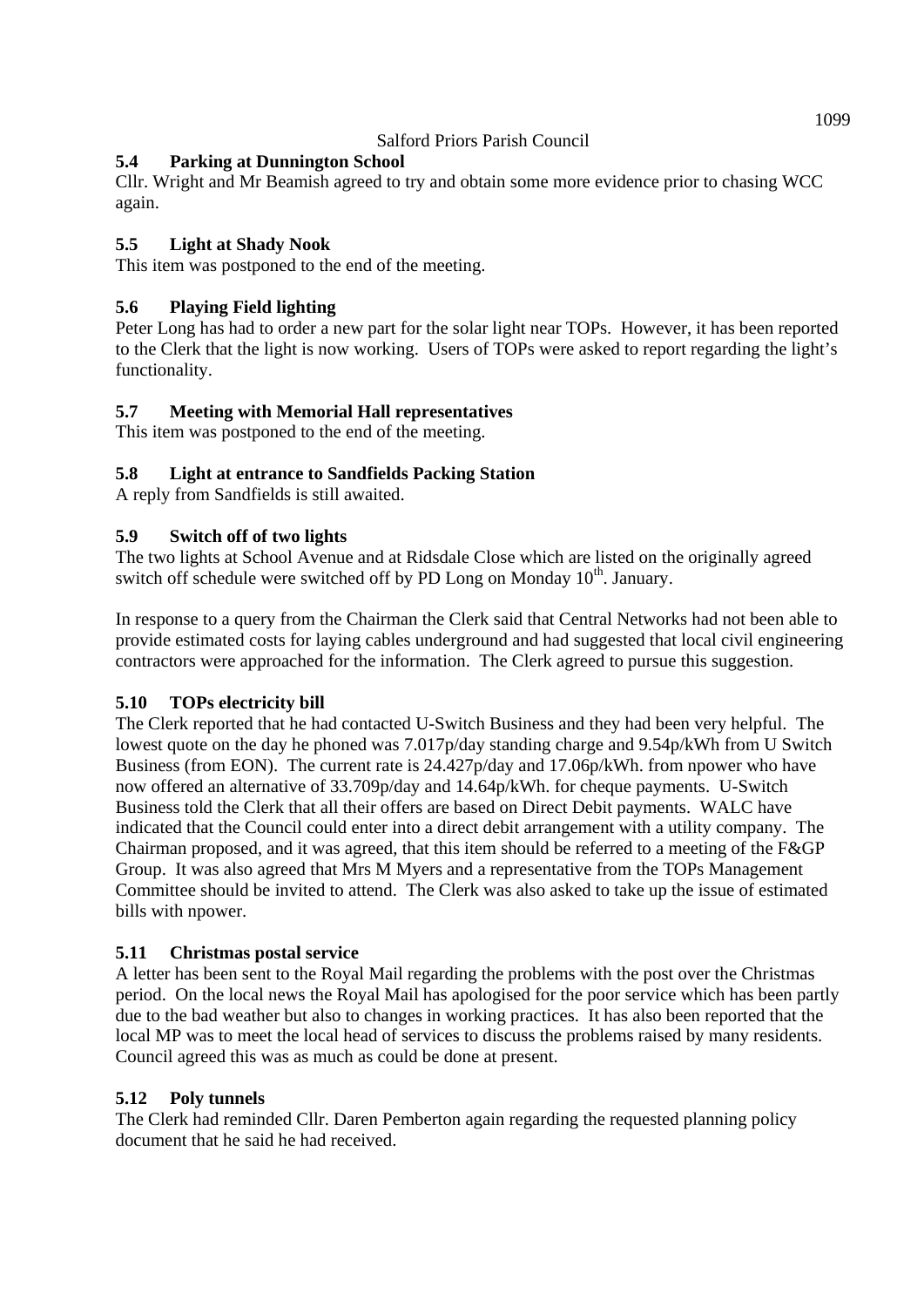## **5.13 Sewerage along B4088**

The Chairman asked the Clerk to obtain a report from Severn Trent of their progress to date as residents in the area reported no visits had been made by Severn Trent. The Chairman further requested the Clerk to convey his findings to all residents involved.

## **5.14 Flower Planters**

The Chairman proposed that the F&GP Group should consider the review of the planter contract.

# **6. Main Items**

## **6.1 Precept for 2011 -2012**

The Clerk had circulated a draft budget following the meeting on 5.01.11. He reported that since that meeting the mowing contract item should be reduced from £7500 to £4500 and the administration item should be increased from the proposed budget figure of £4400 to £4800 following the further negotiations regarding the Parish Office rent reduction. This was a total reduction in expenditure of £2600.

The Chairman invited comments from Council. Cllr. Wright said that he considered that it was important to build up the reserve as there were so many uncertainties ahead. The reserve of about £28,000 was only half that recommended by NALC which was that it should be a sum equivalent to the amount of the precept. Cllr. Wolfe supported this view and said that freezing the precept at £47,000 was in reality a reduction of 4 per cent because of inflation. Cllr. Maude asked why the interest received was so low and the Chairman referred to the problems with councils seeking high rates and the need for the utmost security. Cllr. Wright proposed, Cllr. Wolfe seconded, and it was agreed unanimously that:

#### **"The Clerk, under Section 150(4) of the Local Government Act 1972, issues a Precept on Stratford on Avon District Council for the sum of £47,000 from the General Rate of the Parish to meet expenses payable to the Parish Council in the Financial Year 1st April 2011 to 31st March 2012".**

A copy of the budget for 2011 – 2012 is attached to these Minutes as Appendix B.

# **6.2 Co-option of new councillor**

This item was taken at the beginning of the meeting.

## **7. Environment - Amenity, Highways, Allotments, and TOPS**

## **7.1 Playing Field weekly inspection reports.**

The Clerk said that inspection reports had been received from Cllr. Quiney dated 12.12.10; 26.12.10; 2.01.11, and 9.01.11. The latter report showed that the litter bins had been emptied. It was also reported that there was a lot of mole activity. Council asked the Clerk to obtain quotations for the elimination of moles from the Playing Field, the Churchyard Extension, and also at Iron Cross. (this latter location to depend on the price quoted.) The Clerk was asked to circulate quotations from Brandan White to all councillors and to agree the action with the Chairman. Cllr. Quiney also reported that he had collected a lot of broken glass from the land alongside the play area and that the fallen leaves in the play area had been collected. The Clerk reported that SDC had been asked to carry out the usual annual safety inspection of the play area. The inspection will be carried out in February.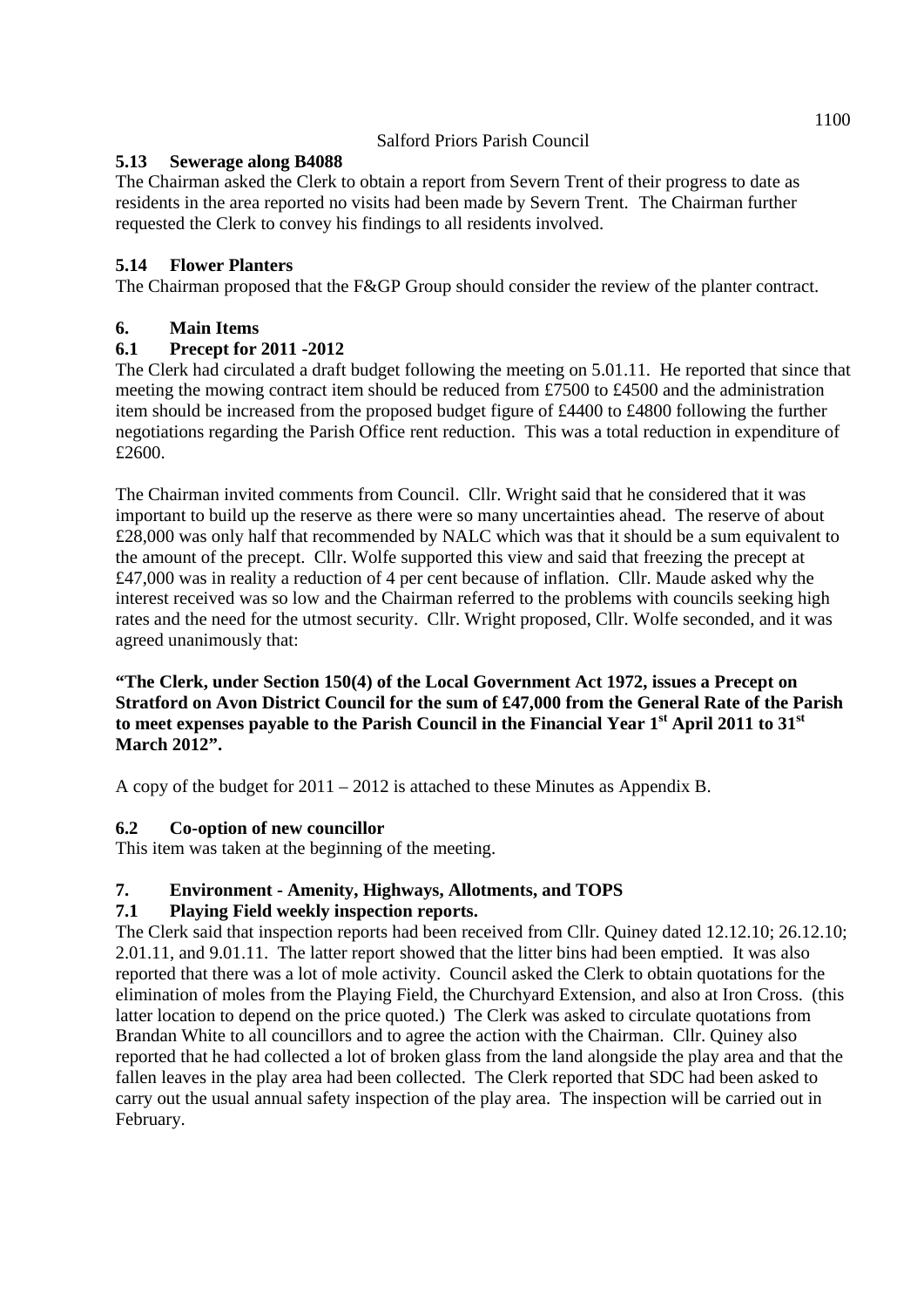## **7.2 Tenders received for mowing contract.**

The Clerk had circulated an analysis of four tenders received for the mowing of amenity areas, the Churchyard extension, verges, and allotments in the parish. Two tenderers had not complied with the conditions of the tender and were disqualified. One had not provided the information requested and the other had delivered the tender 10 days late. The Clerk informed the Council that regardless of the omissions these two tenders were not the most favourable received. Two valid tenders had been received and the tenderers met all the requirements specified. The most financially favourable was a tender from Hightrees Landscape Services Ltd. and the Clerk informed the Council that he had taken up references from two trade customers and these were most satisfactory. During the discussion the names of the tenderers were maintained confidential. Cllr. Wolfe queried the qualification of the lowest tenderer to carry out the work and the Clerk read out the references received. The Chairman also spoke indicating that he had personal knowledge of the tenderer through his professional work and he had every confidence that the work would be satisfactory. Cllr. Wright proposed, Cllr. Wolfe seconded, and it was agreed unanimously, that a contract should be placed with Hightrees Landscape Services Ltd.

## **7.3. Termination of lighting maintenance contract with EON.**

The Clerk informed Council that a formal decision was needed to terminate the maintenance arrangement with EON so that the cheaper and better alternative of using PD Long for lighting maintenance could be adopted. Council formally agreed this course of action.

## **7.4 Letter to WCC regarding the gritting of SchoolRoad.**

The Clerk had circulated a copy of his letter to WCC dated  $20<sup>th</sup>$ . December relating to the noninclusion of School Road on the gritting schedule for the area. Support had been sought from Stagecoach and their reply was awaited. Council agreed that this matter should be pursued with vigour.

## **7.5 Provision of a bus shelter at Hedges Close**

The Chairman introduced this item stating that a lot of residents used the bus stop at Hedges Close and he had also noted 12 school children getting off recently. This was the only stop in School Road that did not have a bus shelter and the pavement was particularly narrow at this point. He said that two sites had been identified but there were land ownership issues to sort out. The Clerk indicated that the cost of the shelter would be about £2,500 and ground-works would add a further £500. It would be necessary to check for services with WCC and resolve the land ownership issue. Cllr. Wolfe proposed, and it was agreed, that the proposal should be accepted in principle and a full report be brought back to the next meeting.

## **7.6 Repainting of wooden seats**

The Chairman said that four wooden seats were owned by the Council and these needed to be rubbed down and repainted. The Clerk was asked to obtain quotations for this work.

# **7.7 Road subsidence near "The Elms", School Road.**

The Chairman reported that a private sewer pipe appeared to have been damaged and there was road subsidence which was either cause or effect. The Clerk had written to WCC to get remedial work carried out.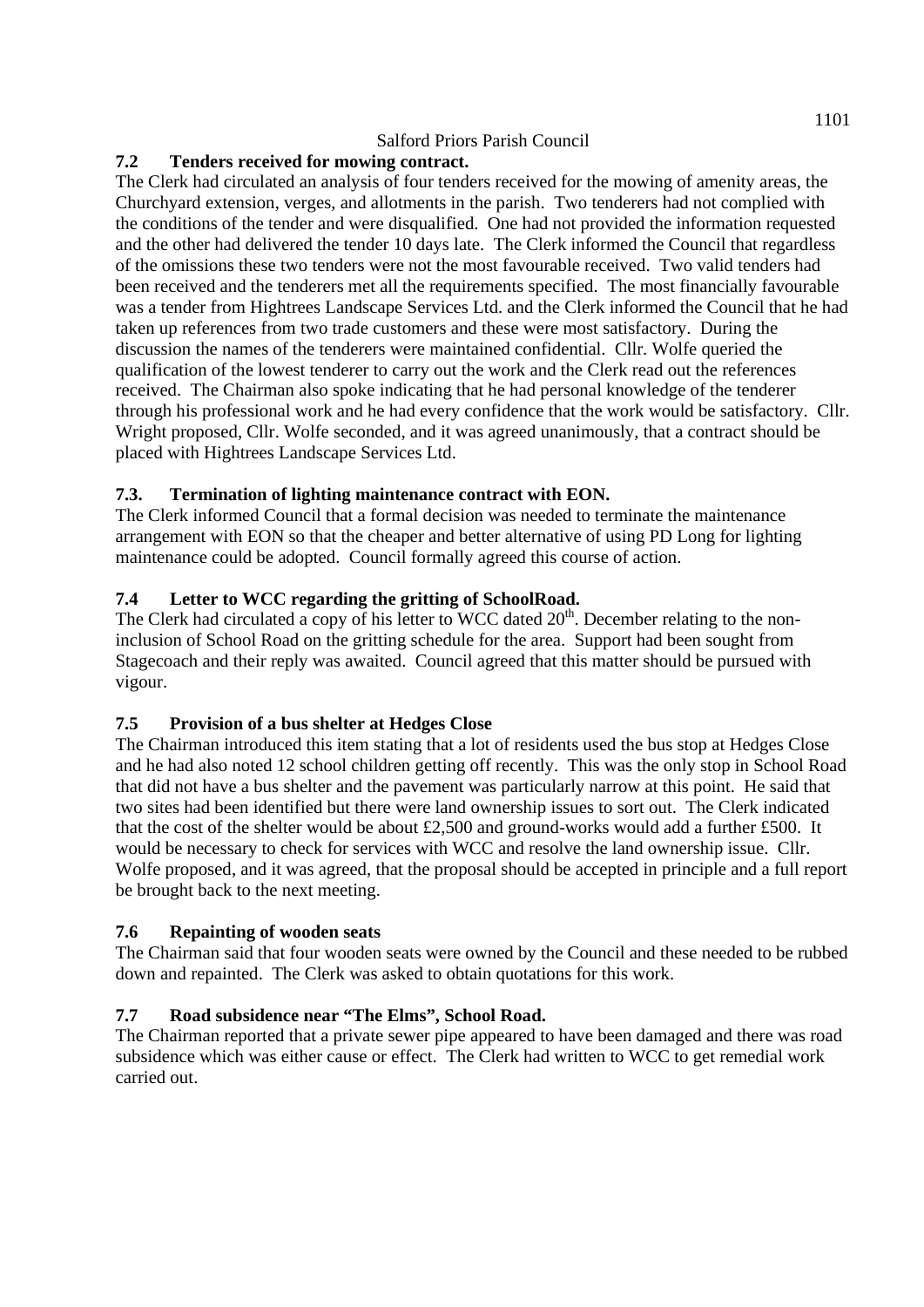# **8. Communications**

## **8.1 Newsletter**

The Clerk reported that the Newsletter had been circulated over the weekend of  $8<sup>th</sup>$  and  $9<sup>th</sup>$ . January. Councillors considered that it had been well received and it was agreed that the next one should be produced following the March Parish Council meeting. Cllr. Maude noted that there had been no delivery to the three houses where he lives at Weethley. The Clerk said he would meet with Cllr. Maude to discuss IT issues generally.

## **9. Rights of Way**

# **9.1 Report from Rights of Way Inspector**

Cllr. Quiney said there was nothing to report.

## **10. Planning general**

## **10.1 Planning issues regarding trees at Ban Brook Copse.**

The Chairman reported that he and the Clerk had met with David Wyatt, the Tree Officer, and although the meeting seemed to go well he was disappointed that the application did not go to Committee. Cllr. Wolfe proposed that this matter should be raised with the three ward councillors. The Chairman said that under the proposed Localism Bill Parish Councils would be able to impose Tree Preservation Orders. (TPOs)

## **10.2 TPO proposal for pine tree in School Road.**

Council agreed to apply to Stratford on Avon DC for TPO on the distinctive pine tree at the entrance to Sandfields off School Road which was an important visual feature of the village. It was agreed that the Clerk should also write to Mr Wilkinson, the MD of Sandfields. The Clerk was asked to see if SDC held a map showing the location of all trees with TPOs in the parish.

## **11. New Planning Applications**

**11.1 11/00080/TREE** – T1 Ash – fell; T2 Sycamore – fell; T3 Walnut – fell; T4 Sycamore – raise canopy to 3m. at The Old Forge, Station Road, Salford Priors, Evesham, WR11 8UX for Mr P Rigler.

The Clerk explained that this application had only just been received and the date by which a response was required was before the next meeting. Council delegated the Clerk to reply in consultation with the Chairman with all councillors making their views known to the Clerk before the  $31<sup>st</sup>$ . January.

## **12. Planning Decisions**

Council noted the following planning decisions:

**12.1 10/02164/FUL** Conservatory at rear of property 32 Priors Grange, Salford Priors, WR11 8XP for Mr & Mrs Stevens.

## **Permission Granted**

**12.2 10/02121/FUL** Replace flat roof on existing single storey extension with a single Pitched roof at 12A School Road, Salford Priors. WR11 8XD for Mr P Brooks.

#### **Permission Granted**

**12.3 10/02334/FUL** two storey rear extension at The Gables, Station Road, Salford Priors, for Mr & Mrs J Barlow.

## **Permission Granted**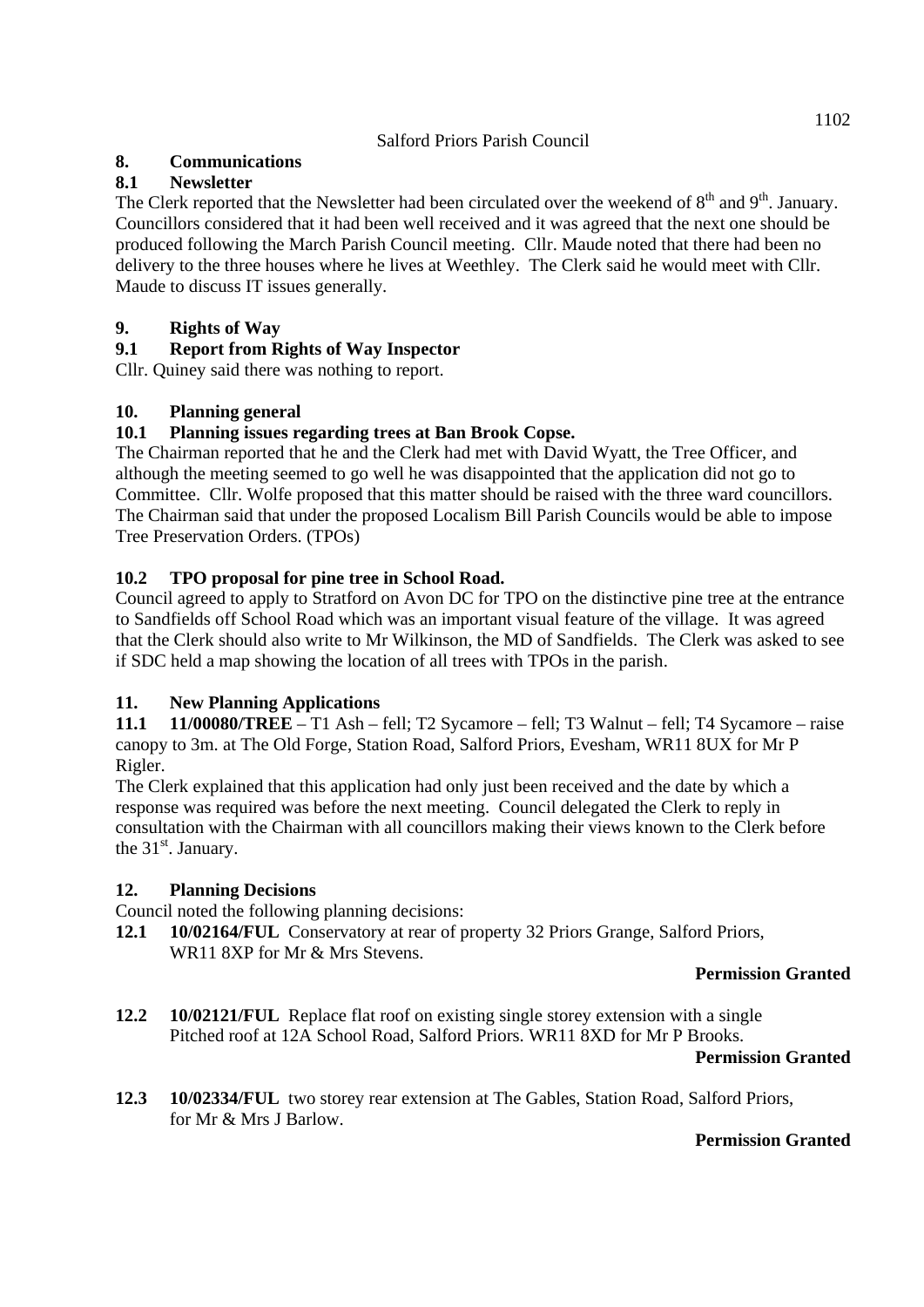## **13. Staffing**

The Clerk reported that he had to attend for a planned medical procedure on 21.01.11 and consequently the draft minutes would be slightly delayed.

# **14. Matters raised by Councillors**

**14.1** Councillors were invited to use this opportunity to report minor matters of information not included elsewhere on the Agenda and to raise items for future agendas.

Cllr. Wright raised several matters as follows:

**14.2** He reported that the top gate to Marsh Farm Quarry was opened at 6.45am so that lorries could be stacked on the haul road rather than queuing on the main road. CEMEX had now agreed that all lorries would be told not to arrive before 7.00am.

**14.3** A rotting deer carcass on the Alcester Road beneath the Ragley top gate had not been removed. Ragley had agreed to attend to this. The Clerk said he had also contacted SDC regarding a dead fox on School Road near the Old Police House, Iron Cross.

**14.4** Cllr. Wright had attended a fire at Dunnington Heath Farm that had caused nuisance in Dunnington.

**14.5** He had been in communication with CEMEX regarding the correct hours when Dunnington School traffic would need to pass over the crossing point on Broom Lane. This was now resolved.

14.6 Cllr. Wolfe requested that the Clerk should circulate Councillors with copies of any letters sent on behalf of Councillors.

## **15. Correspondence Received**

# **15.1 Salford Priors Branch of the Royal British Legion**

Council noted the letter of thanks for the donation made to the Salford Priors Branch of the Royal British Legion.

## **15.2 Karen Littleford re. various matters**

The Chairman said that all councillors had received a copy of Mrs Littleford's letter concerning TOPs, the lights, and the precept. He considered that all the matters raised by Mrs Littleford had been covered in discussion during the meeting.

# **15.3 WALC, Parish & Town Council liaison meeting**

Council noted the information provided.

Cllr. Stedman, having declared an interest in the following items, left the room. Cllr. Wright took the chair.

## **15.4 Salford Priors Memorial Hall**

This item was considered under Item 5.7 below

## **5.5 Light at Shady Nook**

(This item was postponed to the end of the meeting.)

The Clerk reported that he had contacted Central Networks to check if they would carry out the disconnection free of charge. They were also asked to provide a quotation for the complete removal of the pole. He had received an indication from Keith Williams of Central Networks that they would carry out the disconnection and lift the pole at no cost to the Council but was awaiting a confirmatory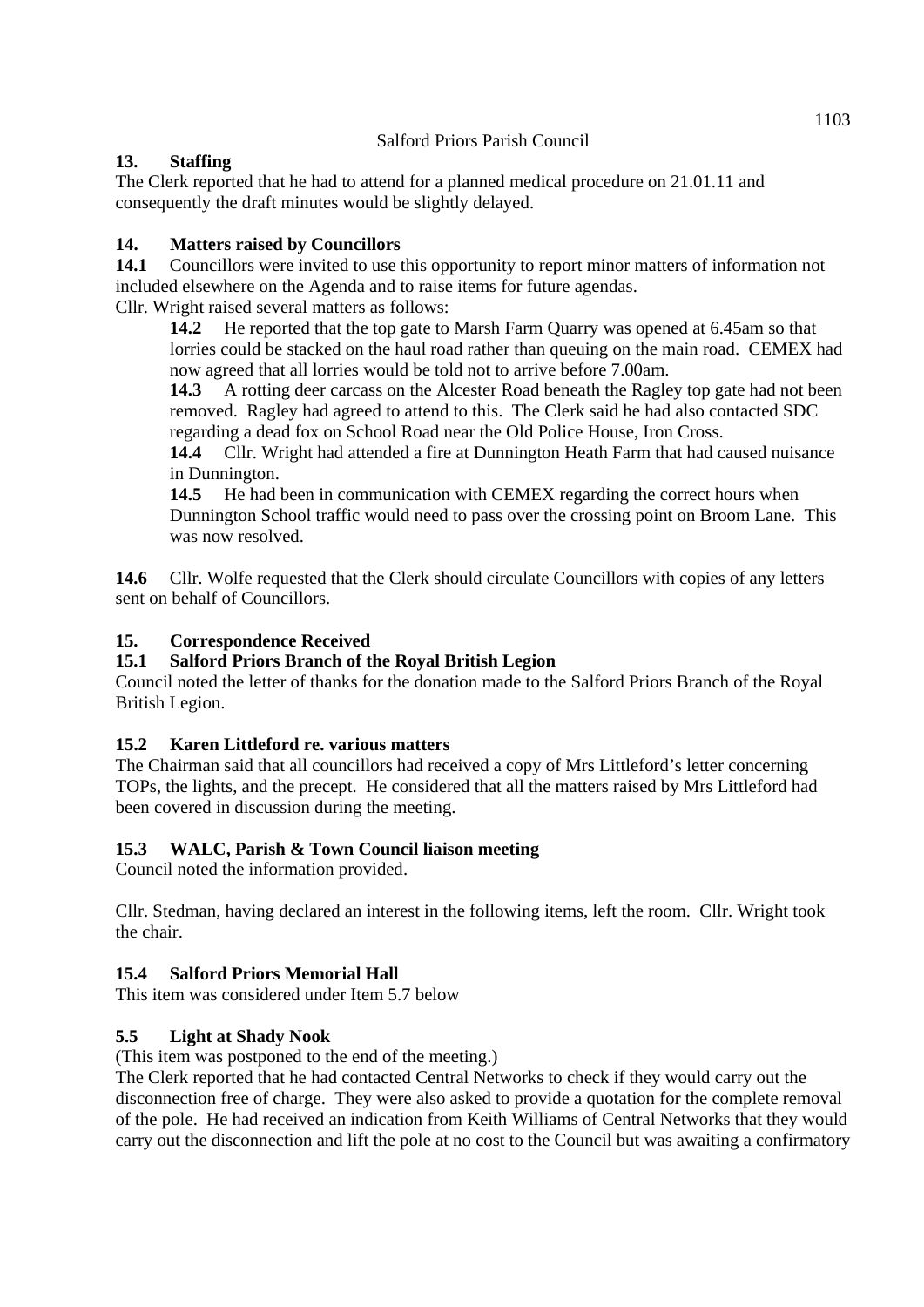e-mail before proceeding. It would be the responsibility of the Parish Council to cut up and dispose of the post, ivy, and light fitting.

## **5.7 Meeting with Memorial Hall representatives**

(This item was postponed to the end of the meeting.)

Cllr. Wright and Cllr. Wolfe reported that they had held an amicable meeting with Memorial Hall representatives. The Council had proposed a figure of £1500 pa. for the office rent but no agreement had been reached. The Council had pointed out that further payments were made for hire of the hall for meetings and also that the Council paid the full cost of the broadband connection to the hall which benefitted all users. Cllr. Wright referred to the subsequent letter received from the Memorial Hall Secretary proposing a rent of £1600.pa. Cllr. Wolfe was concerned about a statement in the letter that this sum would be reviewed annually and considered that such increases should be limited to an amount in line with inflation. He was concerned that the Hall was trying to balance its books on the back of the Parish Council. Cllr. Wright proposed, seconded by Cllr. Wolfe, and agreed unanimously, that the £1600 rent for the current year should be accepted but that the Hall should be informed that the Council considered that any future increases should be in line with inflation.

Cllr. Stedman returned to the room and took the chair.

## **16. To Table**

Council noted the following tabled items:

- 16.1 Warwickshire Rural Housing Association Annual Report
- 16.2 LCR Winter 2010
- 16.3 The Royal British Legion "Great Poppy Party Weekend" brochure
- 16.4 Clerks & Councils Direct, January 2011, Issue 73

## **17. Finance**

#### **17.1 Consideration and approval of the payments and transfers listed in Appendix A.**

Council noted the income received listed in Appendix A, Item 20.1. Council considered the expenditure transactions listed in Appendix A, Item 20.2. Authorisation for payment was proposed by Cllr. Wright, seconded by Cllr. Wolfe, and carried. Cheques were signed by Cllr. Wolfe and Cllr. Quiney. Council considered the Clerk's proposal to transfer £2000.00 from No.1 account to the Community account. Authorisation for transfer of funds was proposed by Cllr. Wolfe, seconded by Cllr. Wright, and carried.

## **18. Date of Next Meeting**

Council noted the date of the next Ordinary Meeting of the Parish Council on Wednesday 16<sup>th</sup>. February 2011 in The Memorial Hall, Salford Priors.

## **19. Closure of meeting**

The meeting closed at 9.40pm.

Signed........................................................ Date......................................